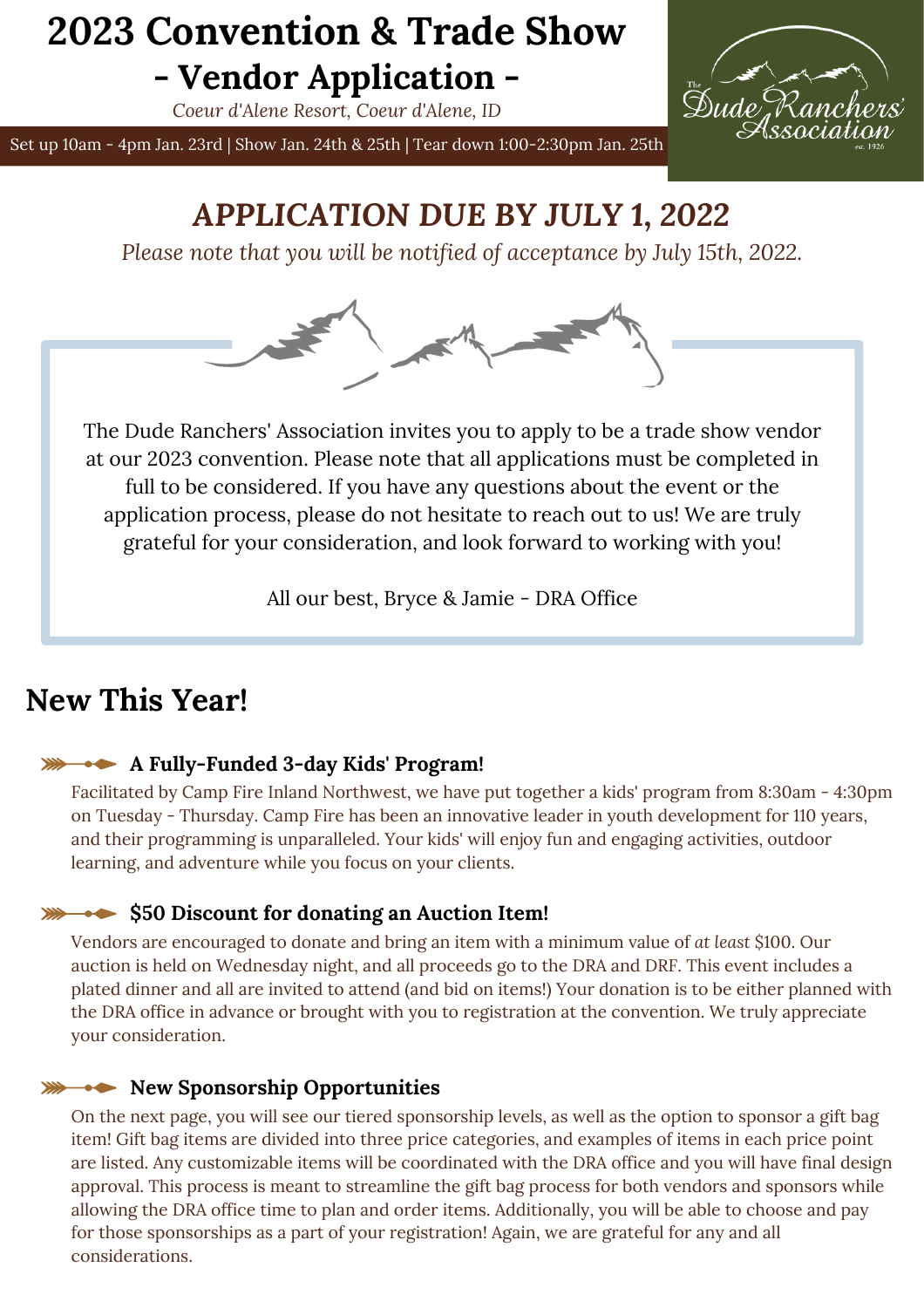*Coeur d'Alene Resort, Coeur d'Alene, ID*

Set up 10am - 4pm Jan. 23rd | Show Jan. 24th & 25th | Tear down 1:00-2:30pm Jan. 25th



| <b>Company Name:</b>         |      |                                                         |       |                      |
|------------------------------|------|---------------------------------------------------------|-------|----------------------|
| <b>Contact Information:</b>  |      | Auction Night Plated Dinner Choice: mark one per person |       |                      |
| Primary Contact:             |      | $\blacksquare$ Ribeye                                   | Trout | Baby Beet Trio $(v)$ |
| Email Address:               |      |                                                         |       |                      |
| Phone:                       |      |                                                         |       |                      |
| <b>Additional Attendees:</b> |      |                                                         |       |                      |
| Name:                        |      | Ribeye                                                  | Trout | Baby Beet Trio (v)   |
| Name:                        |      | Ribeye                                                  | Trout | Baby Beet Trio (v)   |
| Name:                        |      | Ribeye                                                  | Trout | Baby Beet Trio (v)   |
| Name:                        |      | Ribeye                                                  | Trout | Baby Beet Trio (v)   |
| Names and Ages of Kids:      |      |                                                         |       |                      |
| Name:                        | Age: | Mac n' Cheese                                           |       | Chicken Fingers      |
| Name:                        | Age: | Mac n' Cheese                                           |       | Chicken Fingers      |
| Name:                        | Age: | Mac n' Cheese                                           |       | Chicken Fingers      |
| Name:                        | Age: | Mac n' Cheese                                           |       | Chicken Fingers      |

# **Kids' Program Sign-Up**

Let the Camp Fire Staff take your kids on adventures while you participate in all of our convention sessions and activities! If you have any questions about the program or Camp Fire, please reach out to Jamie at jamie@duderanch.org or call the DRA office.

\**Kids' Program specific forms, waivers, and a packing list will be sent following registration.*

Yes - Please include my children in the Kids' Program! First name(s) of kids participating: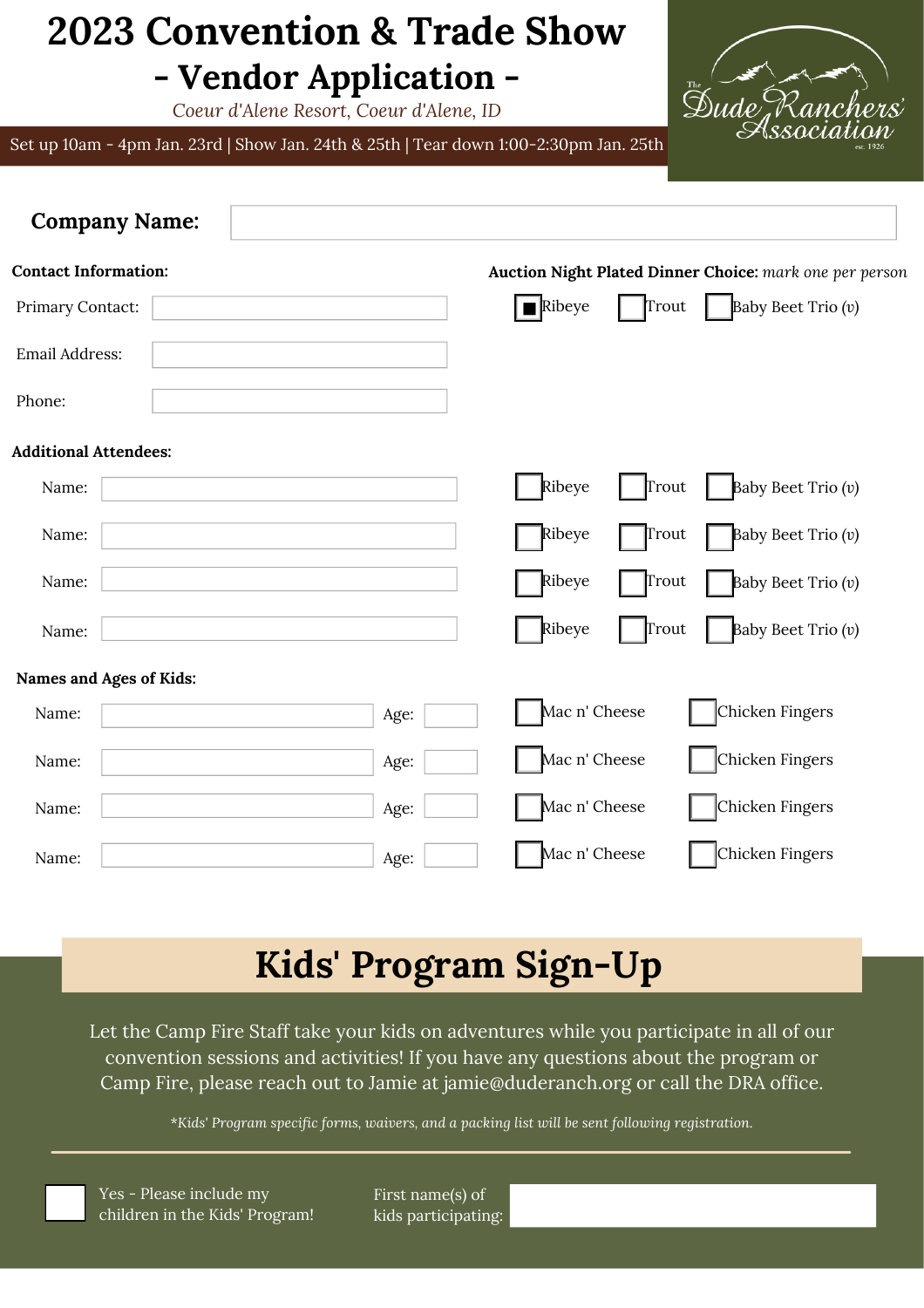# **Sponsorship Details:**

## **All Sponsors will receive the same base benefits:**

- Announced in the bi-monthly *Ranch Ramblings* newsletters *(Announcement is dependent on timing of sponsorship commitment)*
- Logo included in printed convention program
- Logo placed on Sponsor "Thank You" poster displayed at the convention
- Company listing and link on the DRA website in the "Sponsors" section of the convention information
- Recognition on all copies of agenda next to the event(s) sponsored if applicable
- Individual recognition in front of the entire convention attendance during the Opening Session
- Electronic list of final attendees with full contact information before and after the convention
- With early commitment, logo included in all pre-convention emails and promotions
- Signage displayed near refreshments of event sponsored if applicable
- Sponsorship Level designation on nametag(s)

*To claim a sponsorship, please check the corresponding box. If that choice is already claimed, the DRA office will contact you about available options.*

## **Sponsorships Available:**

| Refreshments         |                          | January 24th 11:00am-1:15pm  |
|----------------------|--------------------------|------------------------------|
| District Meetings    | January 24th 2:30-4:15pm |                              |
| $\vert$ Refreshments |                          | January 25th 11:00am-1:00pm  |
| $\vert$ Refreshments |                          | January 26th 10:00am-10:30am |



### **Sponsorships Available:**

| Ist Day Speaker       | January 24th | 1:30pm-1:15pm  |
|-----------------------|--------------|----------------|
| Happy Hour Host       | January 24th | 4:30pm-6:30pm  |
| Round Table Speaker 1 | January 25th | 8:30am-11:00am |
| Round Table Speaker 2 | January 25th | 8:30am-11:00am |
| Round Table Speaker 3 | January 25th | 8:30am-11:00am |
| 3rd Day Speaker       | January 26th | 3:30pm-4:30pm  |
| Farewell Happy Hour   | January 26th | 5:30pm-6:30pm  |



**Gold Level Sponsorship Additional Benefits:**

1 Additional Complimentary Registration Pass Verbal and visual recognition during event



Local Coffee Shop Gift Card Local Shops Gift Cards Custom Notepads/Office Supplies Western Keychain Western Pop Sockets Western Car Freshies Wild Rag Holder

You can now sponsor items that will be included in the welcome gift bags! There are three price points available, and examples of items are listed below each one. You will be contacted for confirmation of your item, and any customization (if applicable). These will be organized and facilitated by the DRA Office - so check a box and let us do the work!

The Canvas Gift Bag Ball Cap Horse Treats Custom Cookies Corrall Reference Cards for Wranglers "Fresh Cut Hay" Candles A Good Pair of Socks Lip Balm from Rodeo Hand Soap Co.

## $$150$  **\$250 \$350**

Cowgirl self-care box Halter/Bridle holder Cowboy Hat Holder for Trucks Custom Wild Rag Saddle Bag Water Bottle Holder Outdoor Preparation Kit Drinkware - Mug, Pint Glass, etc. Riding Gloves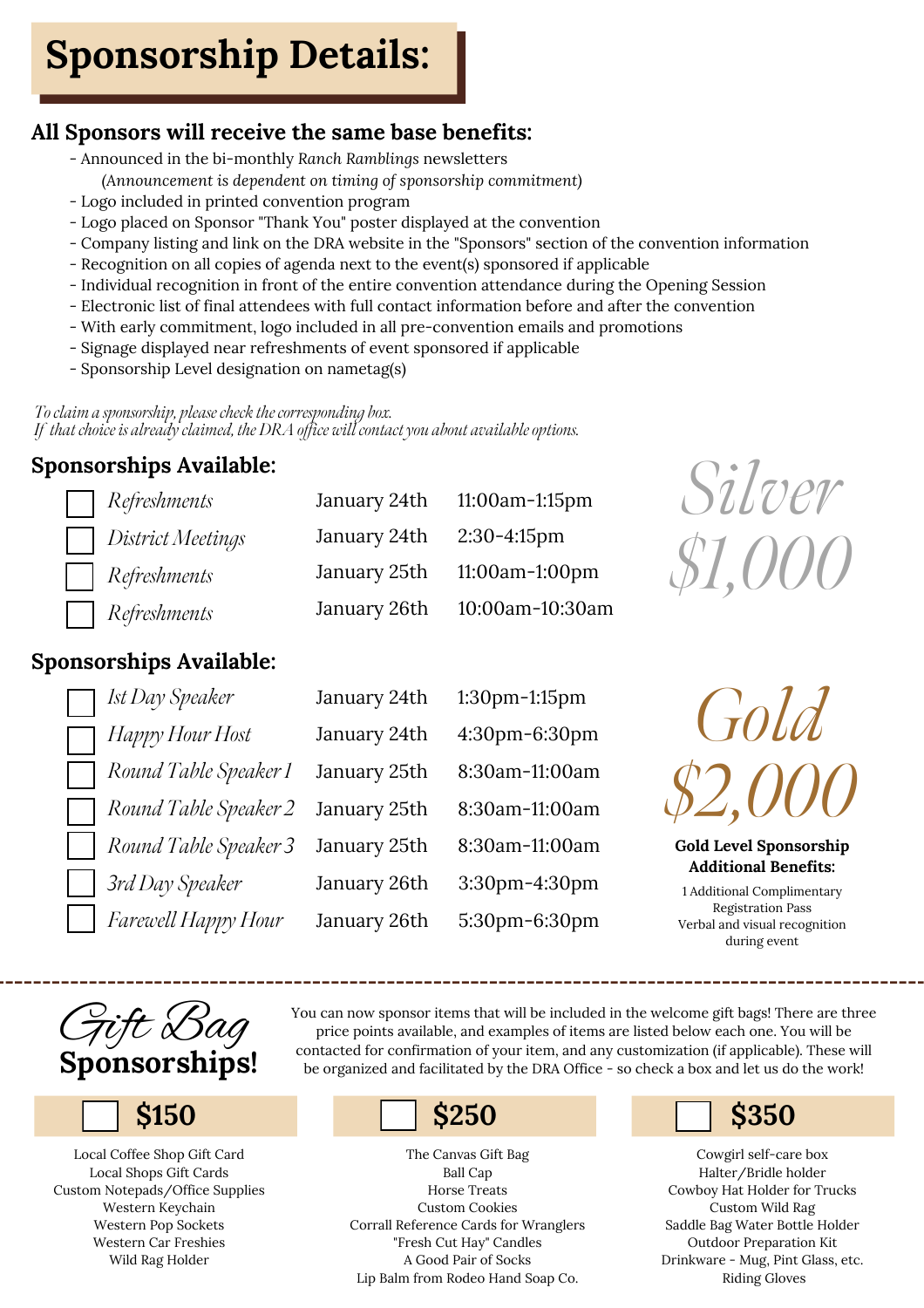*Coeur d'Alene Resort, Coeur d'Alene, ID*

Set up 10am - 4pm Jan. 23rd | Show Jan. 24th & 25th | Tear down 1:00-2:30pm Jan. 25th



## **Accommodation Details**

### **Rooms are to be reserved and paid to Coeur d'Alene Resort directly.**

**Room Prices:**

 **Park Tower:** \$159++ per night

 *Standard King or Double Queen*

 **Lake Tower:** \$189++ per night

*Standard King or Double Queen*

+8% state lodging tax and 5.4% surcharge/gratuity

No additional charge for children 18 and under in rooms.

**To Book Online:** Go to: <https://reservations.travelclick.com/114393?groupID=3465418>

### **To Book Over the Phone:**

- Call the Reservations Department at 888-965-6542
- Select Option 2
- Select Option 1 for Group Reservations
- Refer to block code: **DUDERANCH23**
- Reference the dates of the convention

3 Dinners

*Rates are valid for 3 days prior and post convention dates (certain restrictions apply). Airport shuttle available to pre-schedule at an additional cost.*

# **Meal Plan Options:**

**Plan A:** 4 Day Full Meal Package

3 Breakfasts

4 Dinners

3 Lunches

**\$640**

**Plan D:** 4 Night Dinner Only Package 4 Dinners

**\$332**

**\$259**

**Plan B:** 3 Day Full Meal Package

2 Breakfasts

- 2 Lunches
- 3 Dinners

**\$481**

**Plan C:** Lunch and Dinner Only Package 3 Lunches 4 Dinners **\$410**

**Plan F:** Auction Night Package 1 Plated Dinner

**Plan E:** 3 Night Dinner Package

**\$113**